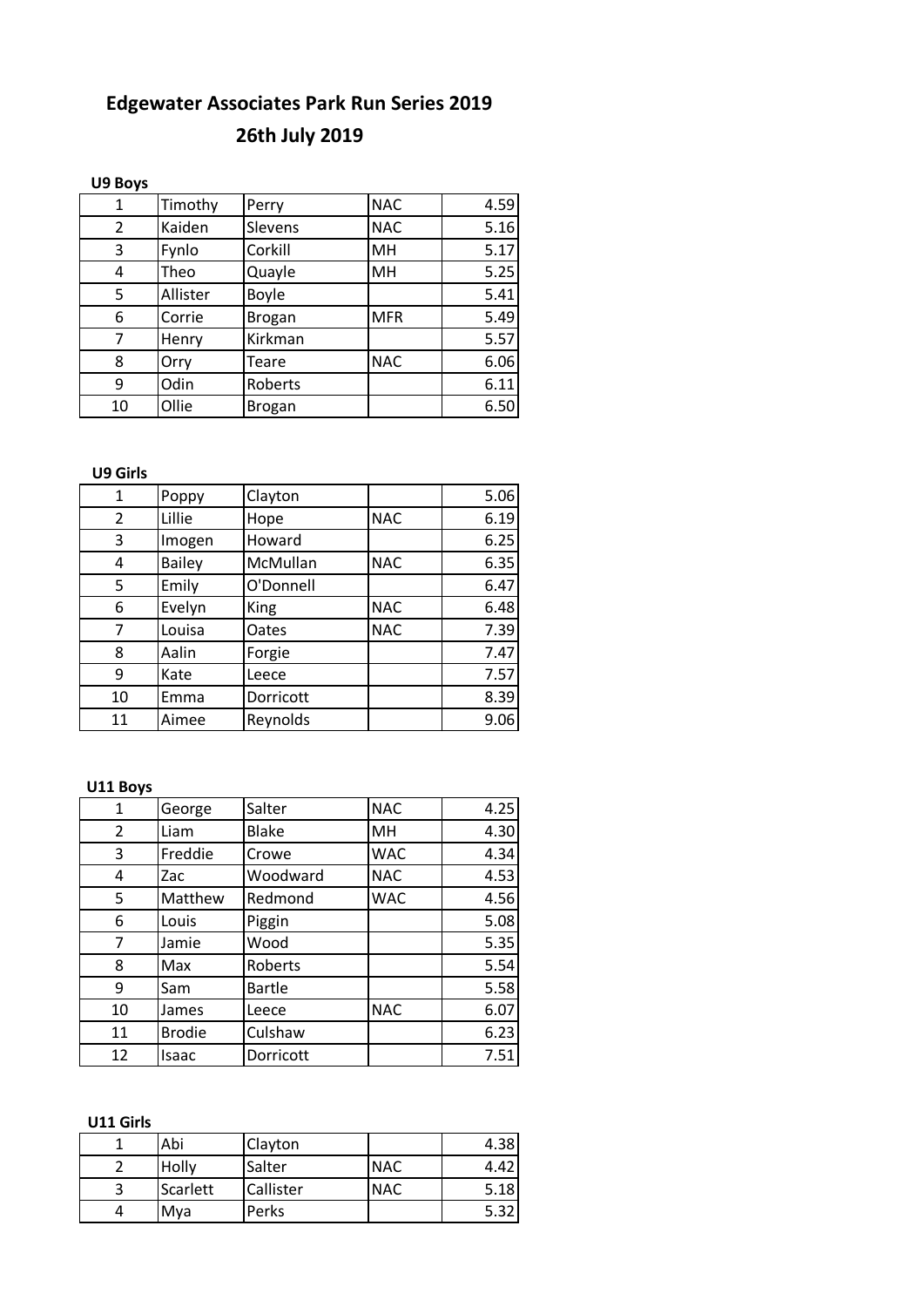## **26th July 2019**

|    | Phoebe | Margrave  | <b>NAC</b> | 5.47 |
|----|--------|-----------|------------|------|
| 6  | Grace  | Kelly     | <b>NAC</b> | 5.48 |
|    | Daisy  | O'Donnell | <b>NAC</b> | 6.02 |
| 8  | Daisy  | Liddle    | <b>NAC</b> | 6.09 |
| 9  | Zara   | Kelly     |            | 6.48 |
| 10 | Annie  | McKiernan |            | 7.10 |

| 1 Lap          |               |                 |            |       |
|----------------|---------------|-----------------|------------|-------|
| $\mathbf{1}$   | leuan         | Owen            | <b>WAC</b> | 9.25  |
| $\overline{2}$ | Jake          | Richmond        | <b>NAC</b> | 10.10 |
| 3              | Gethin        | Owen            | <b>WAC</b> | 10.14 |
| 4              | Ryan          | Corrin          | MH         | 10.19 |
| 5              | Samuel        | Perry           | <b>NAC</b> | 10.34 |
| 6              | Corbyn        | Schade          | <b>WAC</b> | 10.37 |
| $\overline{7}$ | Nathan        | Cannell         |            | 10.42 |
| 8              | Ella          | Crowe           | <b>NAC</b> | 10.56 |
| 9              | Nigel         | <b>Maddocks</b> | <b>MFR</b> | 10.57 |
| 10             | Charlie       | <b>Teare</b>    | <b>NAC</b> | 11.08 |
| 11             | Catherine     | Perry           | <b>NAC</b> | 11.10 |
| 12             | Mia           | Dunwell         | <b>NAC</b> | 11.15 |
| 13             | Jonathon      | Leece           |            | 11.20 |
| 14             | Jake          | Crowe           | <b>WAC</b> | 11.30 |
| 15             | Dominic       | Dunwell         | <b>NAC</b> | 11.38 |
| 16             | Madison       | McMullan        | <b>NAC</b> | 11.42 |
| 17             | Regan         | Corrin          | MH         | 11.48 |
| 18             | Saul          | <b>Bradley</b>  |            | 11.52 |
| 19             | <b>Nick</b>   | <b>Kissack</b>  |            | 11.54 |
| 20             | Mark          | Corrin          | MH         | 11.59 |
| 21             | Penny         | Webster         | <b>NAC</b> | 12.02 |
| 22             | Andrew        | Woodward        |            | 12.10 |
| 23             | William       | Forgie          | <b>NAC</b> | 12.28 |
| 24             | Robbie        | Lambie          | <b>WAC</b> | 12.29 |
| 25             | Peter         | O'Donnell       |            | 12.37 |
| 26             | Michael       | Gizzi           |            | 12.39 |
| 27             | Richard       | Done            |            | 12.41 |
| 28             | Joanne        | Schade          | <b>WAC</b> | 12.47 |
| 29             | James         | Scott           |            | 12.52 |
| 30             | Thomas        | Kirkham         | <b>NAC</b> | 12.58 |
| 31             | Cory          | Callister       | <b>NAC</b> | 12.59 |
| 32             | Molly         | Philips         | <b>NAC</b> | 13.00 |
| 33             | Marcus        | Gizzi           |            | 13.03 |
| 34             | Daniel        | Comley          |            | 13.03 |
| 35             | Paul          | Cannell         |            | 13.07 |
| 36             | <b>Thomas</b> | <b>Bradley</b>  |            | 13.11 |
| 37             | Stephen       | Oates           | <b>NAC</b> | 13.33 |
| 38             | Ryan          | Kelly           |            | 13.33 |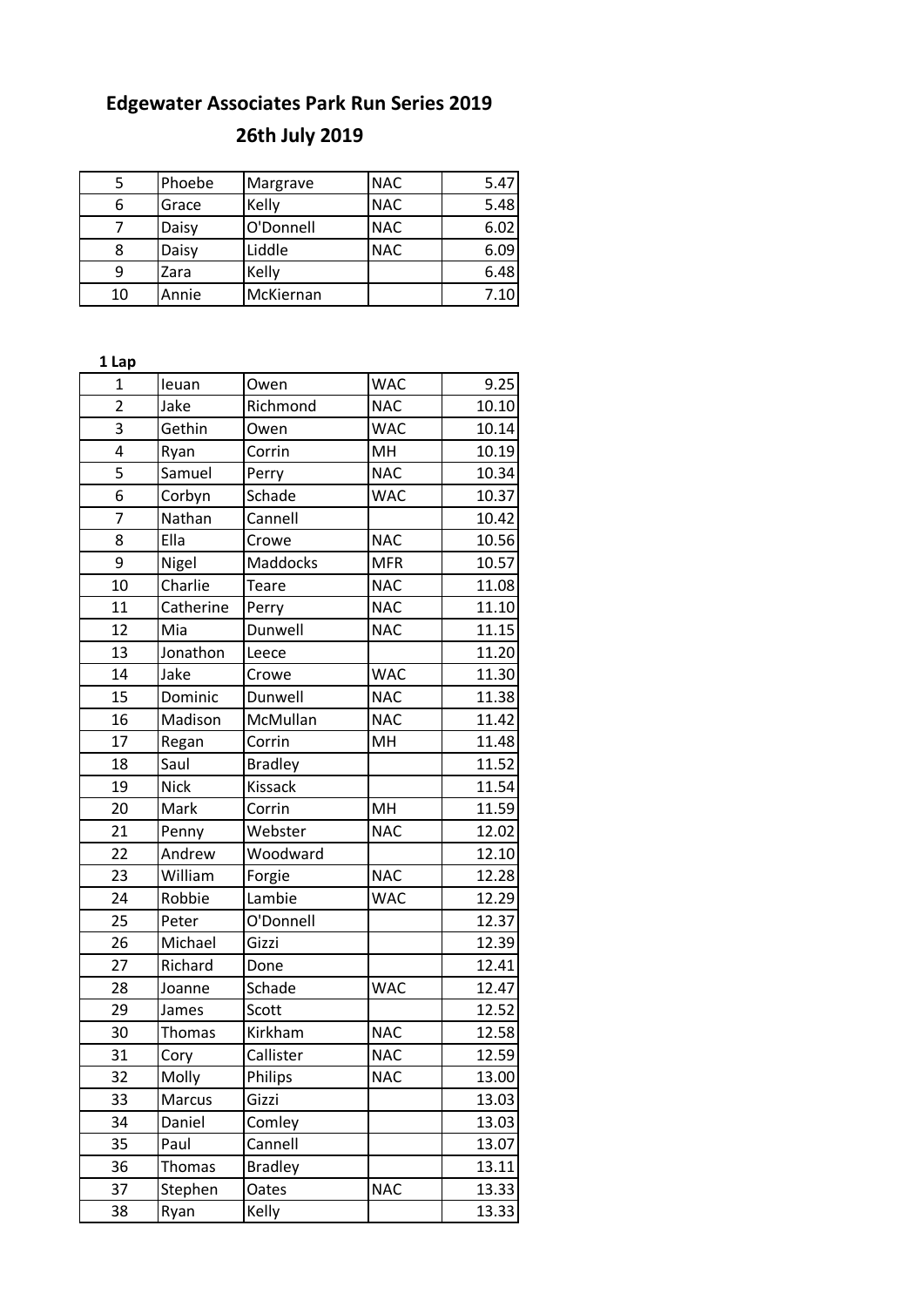# **26th July 2019**

| 39             | Douglas      | Quayle        |               | 13.46 |
|----------------|--------------|---------------|---------------|-------|
| 40             | Holly        | O'Donnell     |               | 13.52 |
| 41             | Richard      | Powers        |               | 13.53 |
| 42             | Tonya        | Corrin        | MH            | 13.56 |
| 43             | Chris        | Wade          | <b>MFR</b>    | 13.57 |
| 44             | Terri        | Salmon        | <b>MFR</b>    | 14.00 |
| 45             | Feena        | Done          | <b>NAC</b>    | 14.05 |
| 46             | Olivia       | Done          |               | 14.21 |
| 47             | Harry        | Perks         |               | 14.29 |
| 48             | Ariana       | Kerruish      |               | 14.31 |
| 49             | Elyse        | Grant         |               | 14.36 |
| 50             | Bernard      | Cannan        | <b>NAC</b>    | 14.52 |
| 51             | Jamie        | Pope          |               | 14.57 |
| 52             | Steven       | Kelly         |               | 14.59 |
| 53             | Colin        | Crooks        | <b>WAC</b>    | 15.01 |
| 54             | Grace        | <b>Bartle</b> |               | 15.15 |
| 55             | <b>Dixie</b> | Yardley-Scott | <b>MFR</b>    | 16.37 |
| 56             | Michael      | McKiernan     |               | 16.58 |
| 57             | Hannah       | <b>Taplin</b> |               | 17.42 |
| 58             | Carol        | Roy           | <b>NAC</b>    | 17.59 |
| 59             | Annabel      | Forgie        |               | 18.01 |
| 60             | Clare        | Gelder        |               | 18.11 |
| 61             | Louisa       | Edgecox       |               | 20.59 |
| 62             | Heidi        | Gadsby        |               | 21.00 |
| 63             | Karen        | Gadsby        |               | 21.01 |
| 64             | John         | Canavan       | <b>NAC</b>    | 22.00 |
| 65             | Carolanne    | Hanley        | <b>NAC</b>    | 25.19 |
| 3 Lap          |              |               |               |       |
| $\mathbf{1}$   | Luke         | Phair         | <b>NAC</b>    | 22.15 |
| $\overline{2}$ | Matt         | Callister     | <b>NAC</b>    | 24.01 |
| 3              | Jayden       | Fayle         |               | 24.24 |
| 4              | Daniel       | Phair         | <b>MFR</b>    | 24.29 |
| 5              | Peter        | Callin        | <b>WAC</b>    | 25.13 |
| 7              | Cameron      | Comley        | <b>NAC</b>    | 25.49 |
| 8              | Rebecca      | Reynolds      | <b>MFR</b>    | 26.18 |
| 10             | Daniel       | Callow        |               | 26.45 |
| 11             | Stephen      | Brown         | <b>IOMVAC</b> | 26.54 |
| 12             | Kevin        | Vondy         | <b>NAC</b>    | 26.54 |
| 13             | Aaron        | Schade        | <b>WAC</b>    | 27.37 |
| 14             | Victoria     | Salter        |               | 28.04 |
| 15             | David        | Hogdson       | <b>NAC</b>    | 28.23 |
| 16             | Lawrence     | Dyer          | <b>NAC</b>    | 28.32 |
| 17             | Alan         | Postlethwaite | <b>NAC</b>    | 31.51 |
| 18             | John         | Dunwell       | <b>NAC</b>    | 31.55 |
| 19             | Rebecca      | Kelly         | <b>MFR</b>    | 32.24 |
| 20             | Stephen      | Dorricot      | <b>NAC</b>    | 32.27 |
| 21             | David        | Corrin        | <b>IOMVAC</b> | 33.09 |